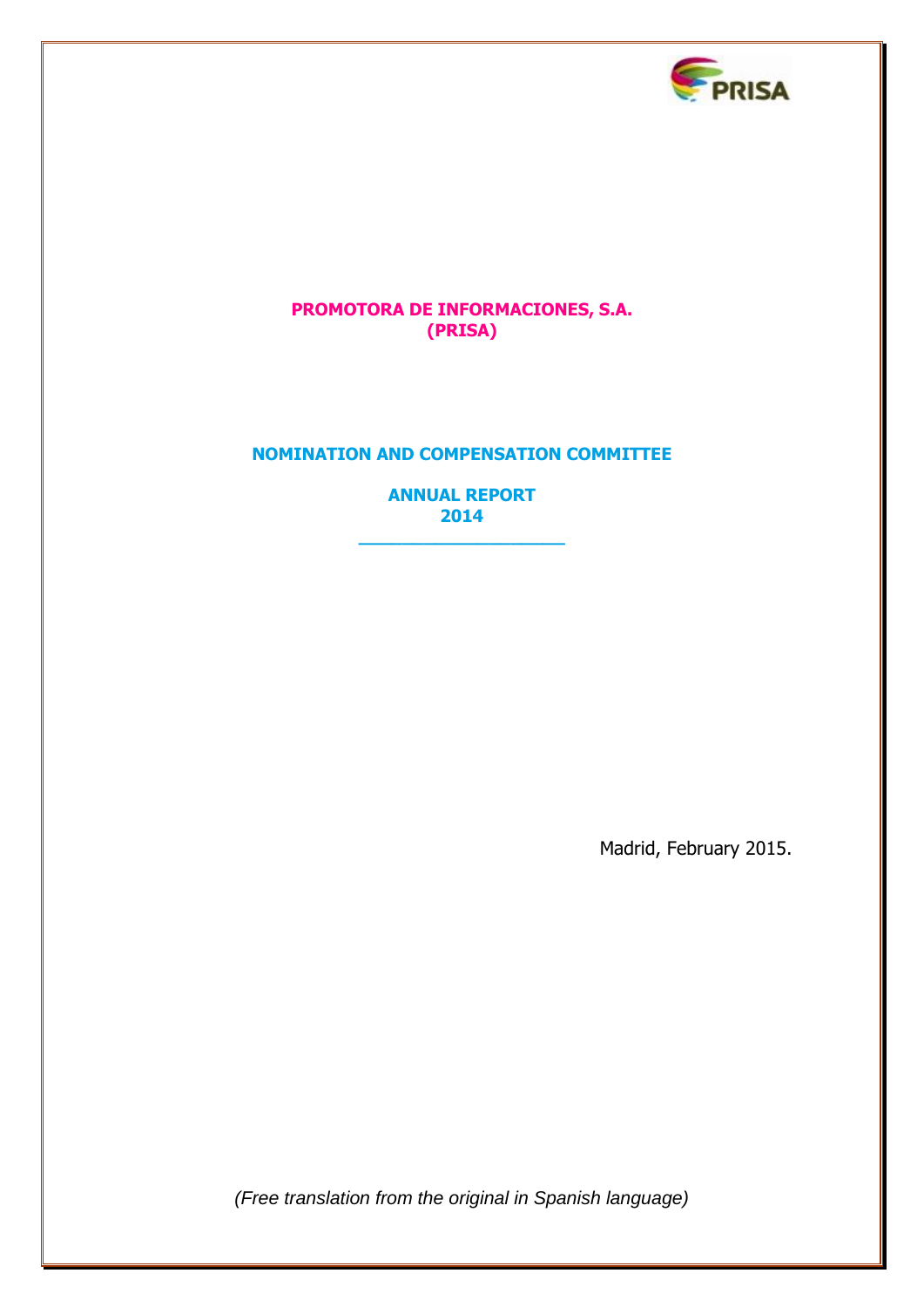### **NOMINATION AND COMPENSATION COMMITTEE ANNUAL REPORT**

# **2014**

# **I.- INTRODUCTION**

The Nomination and Compensation Committee of PROMOTORA DE INFORMACIONES, S.A. (hereinafter PRISA, the Company or GRUPO PRISA where reference to the consolidated Group is made) issues this report to enable the Board of Directors to make available to shareholders information concerning the Committee's operations and activities during the 2014 financial year.

The Committee is governed by article 529 quincedecies of the Capital Companies Act (in the wording introduced by Act 31/2014, which amends the Capital Companies Act for the improvement of corporate governance) and by the internal rules of the Company: article 21 quáter of PRISA Bylaws and Board of Directors Regulation.

However, given that the Company Bylaws and the Board of Directors Regulation are in the process of being revised, amongst other reasons in order to adapt them to Act 31/2014, the internal governance regime set out in section III of this Report is likely to be modified in the near future.

## **II.- COMPOSITION**

The composition of the Committee on the date of this Report is as follows:

Chairman: Mr. Gregorio Marañón y Bertrán de Lis – External Independent **Director** 

Members:

Mr. Alain Minc – External Independent Director Mr. Borja Pérez Arauna- External Director (representing significant shareholdings). Dª Agnes Noguera Borel.- External Director (representing significant shareholdings).

The only change that has been made in the composition of this Committee during 2014, has been the appointment of Ms. Agnes Noguera as a member of the Committee in February 2014, increasing thus the number of members from 3 to 4.

In its composition, the Committee complies with applicable law and with the internal rules of the Company:

Article 529 quindecies of Capital Companies Act requires the Committee is composed exclusively of non-executive directors appointed by the Board of Directors, two of whom, at least, must be independent directors. The Chairman of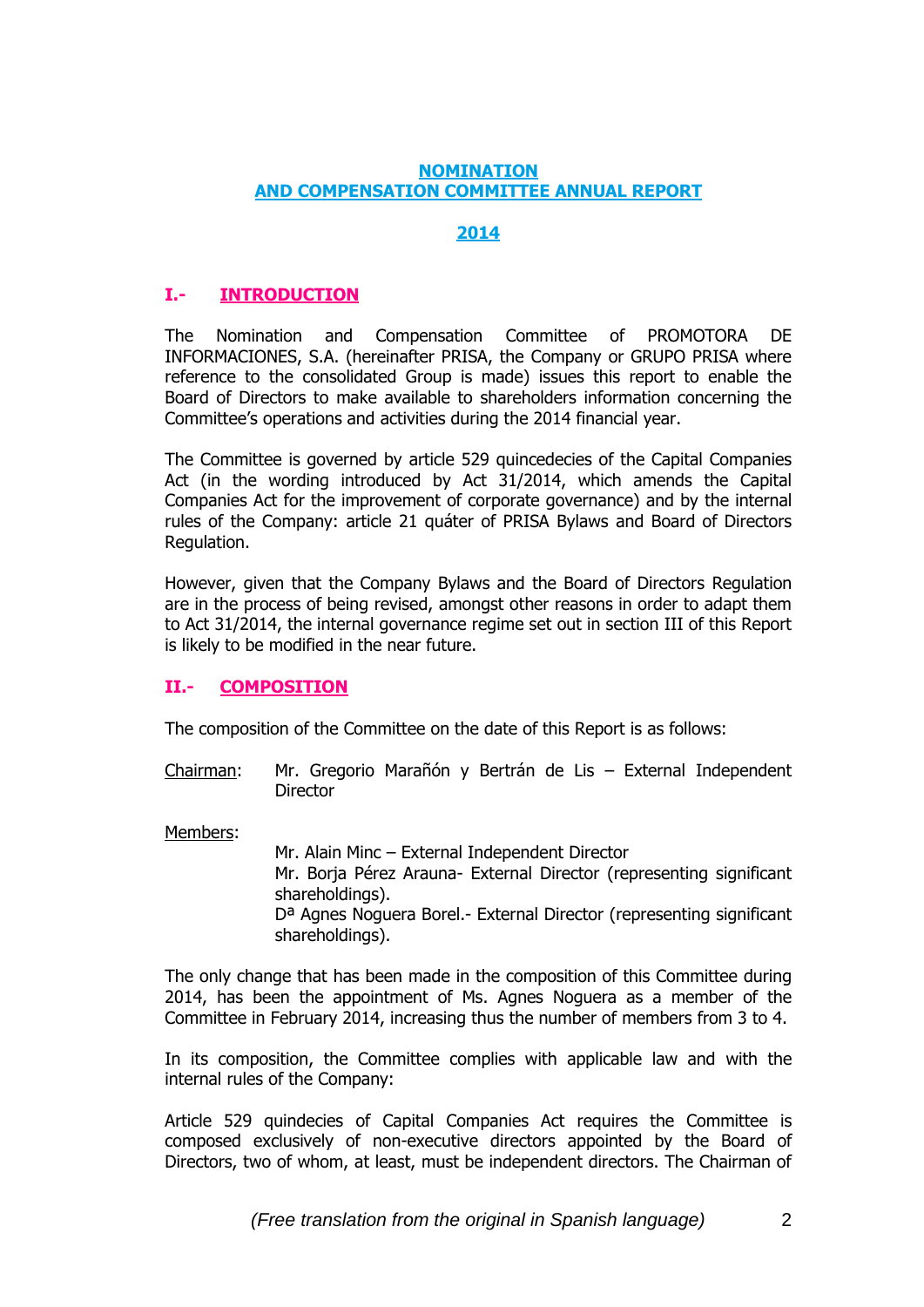the Committee must be appointed from among the independent directors sitting on it.

Article 21 quáter of the Bylaws set forth that the Nominations and Compensation Committee shall be composed exclusively of external directors and likewise provides that its president shall be an independent director. Furthermore the Board of Directors Regulation provides that the Committee be composed of a minimum of three and a maximum of 5 external or non-executive directors.

The Committee's secretary is the secretary to the Board of Directors, in accordance with the mentioned rules.

### **III. ACTIVITIES OF THE COMMITTEE IN 2014**

In accordance with the provisions of Article 25 of the Board of Directors Regulation (which adaptation to Act 31/2014 is to be approved by the Board of Directors), the Nomination and Compensation Committee has the following competencies:

- a) Regarding the composition of the Board of Directors and Board Committees of PRISA and management bodies of its subsidiaries:
	- i. Report on proposals for appointment, reappointment and removal of directors.
	- ii. Report, together with the Corporate Governance Committee, on proposals for appointment of Chairman and Vice Chairman, Chief Executive Officer, members of the Delegated Committee and other committees of the Board of Directors.
	- iii. Report on the nomination of the Secretary and Deputy Secretary.
	- iv. Review and organize the succession of the chairman and chief executive of the Company and make recommendations to the Board of Directors to facilitate that such succession occurs in an orderly and well planned.
	- v. Report on proposals for appointment of representatives of the Society in the managing bodies of its subsidiaries.
- b) In connection with the senior management of the Group:
	- i. Propose the definition of senior management.
	- ii. Report the appointment and removal of senior management.
	- iii. Approve contracts for senior management.
	- iv. Information and, where appropriate, issue reports on disciplinary action to senior management of the Company.
- c) In relation to the compensation policy: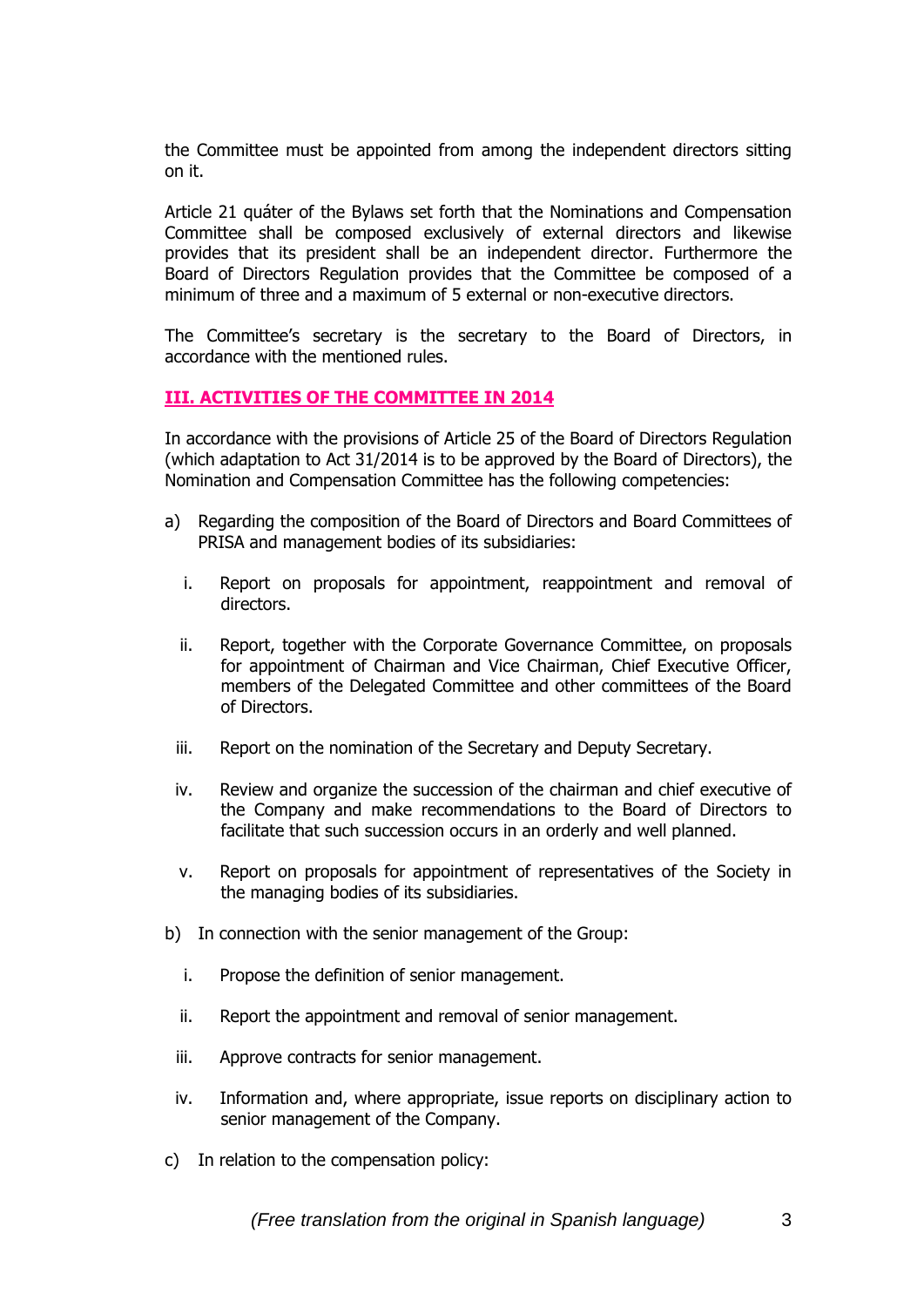- i. Propose to the Board of Directors: i) the Compensation Plan for directors, ii) the amounts and/or compensation limits that apply to directors, based on their dedication to the Board and the Committees thereof, iii) the individual compensation of executive directors and other conditions of their contracts and iv) a statement of compensation policy for Directors and senior management.
- ii. Approve the key objectives linked with the variable compensation for executive directors and/or the management.
- iii. Propose to the Board of Directors the compensation system for senior managers of PRISA and its subsidiaries and report to the Board about the liquidation of the variable compensation for them and to establish other incentive plans for them.
- iv. Ensure compliance with the compensation policy set by the Company.

Likewise, the Committee approves annually a report on its performance and exercise all other powers granted to the Committee in that Regulation.

During 2014 the Committee has met on five occasions.

The following are the issues discussed during 2014 in subject areas pertaining to this Committee:

## **a) Regarding the composition of the Board of Directors and Board Committees of PRISA and management bodies of its subsidiaries:**

### Composition of the Board of Directors of PRISA

The Committee reported favorably on the proposal for the ratification of the interim appointment of the directors Roberto Lázaro Alcántara Rojas and John Paton.

Subsequently, the Committee has also informed the proposals to the Annual General Shareholders Meeting of April 2014, to ratify the appointment by cooptation of such directors, along with Mr Claudio Boada Pallerés, who was appointed director of the Company, for cooptation, in December 2013.

The Committee also reported favorably of the appointment by cooptation of Mr. José Luis Sainz Diaz as director of the Company (since 22 July 2014) and as CEO of PRISA, effective October 1, 2014, replacing Mr Fernando Abril -Martorell who ceased from that position but remained as Director of the Company.

Furthermore, the Committee has also reported on the reclassification of directors Mr Roberto Alcantara Rojas (from independent to representing significant shareholdings) and Mr Fernando Abril-Martorell (from executive to another external director), in view of the circumstances affecting each of them.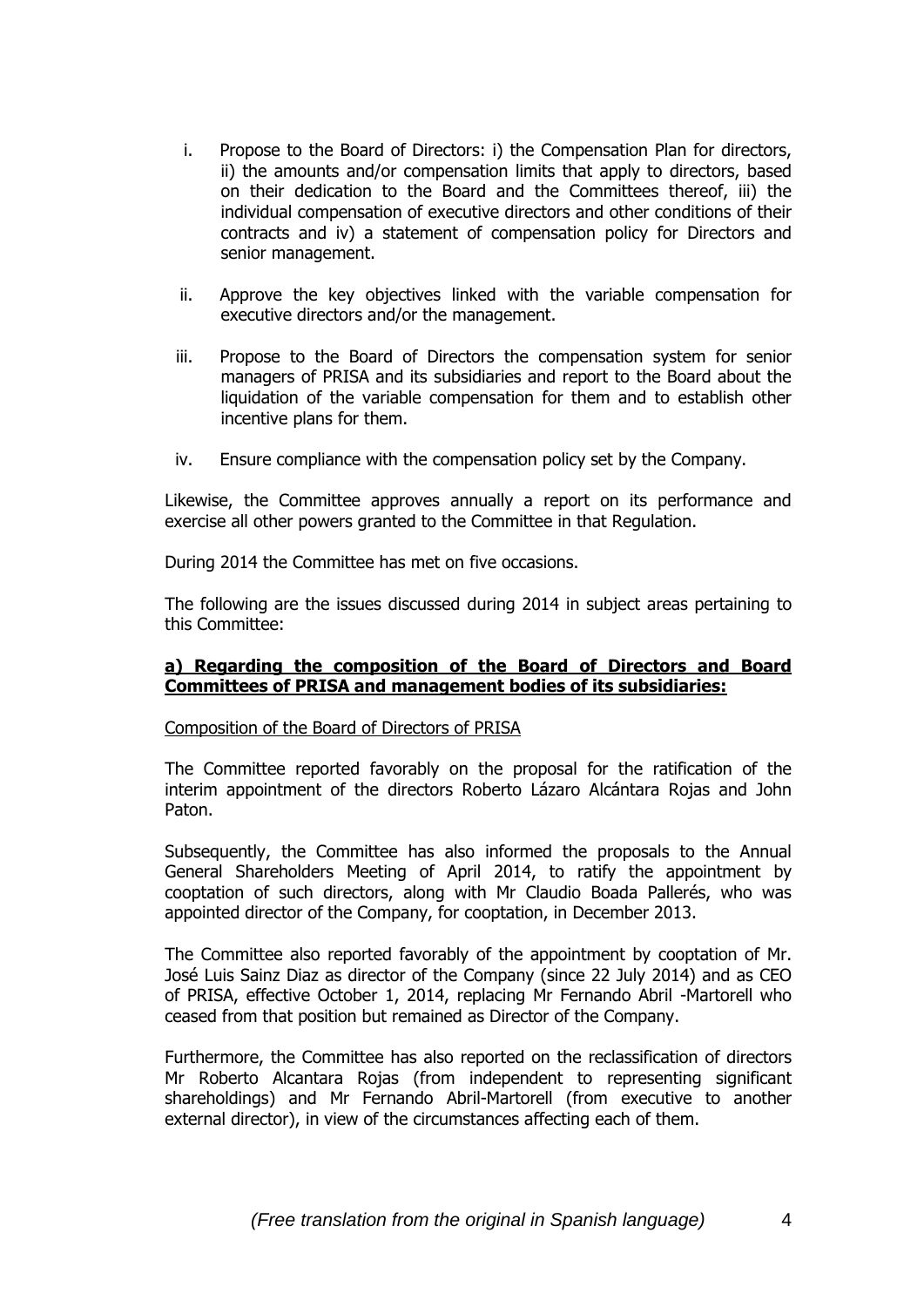Lastly, the Committee also informed the proposed appointment of Mr. Xavier Pujol Tobeña as Deputy Secretary following the resignation in these positions by M  $a$ Teresa Diez-Picazo Giménez.

### Composition of the Committees of PRISA

Likewise the Committee has reported favorably on the following changes in the composition of the Committees:

Delegated Commission

 $\circ$  Appointment of Mr Jose Luis Sainz Diaz and Mr. Roberto Rojas Lázaro Alcantara, as members of the Delegated Commission (the first, in place of Mr Fernando Abril-Martorell Hernández)

Audit Committee

- o Appointment of Mr. Fernando Abril-Martorell Hernandez and Mr Claudio Boada Pallerés as members of the Audit Committee (the latter in place of Ms Agnes Noguera Borel).
- $\circ$  Appointment of Mr. Alain Minc as Chairman of the Audit Committee, replacing Mr. Juan Arena de la Mora who ceased to be Chairman of the Committee but remained as member of the same.

Nomination and Compensation Committee

o Appointment of Ms. Agnes Noguera Borel as a member of the Nomination and Compensation Committee.

### Composition of the Boards of Directors of subsidiaries of Grupo Prisa:

The Committee reported favorably on the proposed appointments of certain members of the management bodies integrated in the different business units of the Group and has also expressed on the appointment of certain key management for the Group.

### **b) In connection with the senior management of the Group:**

### Contract of the CEO

The Committee has reviewed the terms of Jose Luis Sainz Diaz´s contract, as CEO of the Company and to this end, has had the external advice of the consultant Towers Watson.

## Contracts of the management team

The Committee has reviewed the contractual terms of certain executives, within the perimeter of the Group's senior management.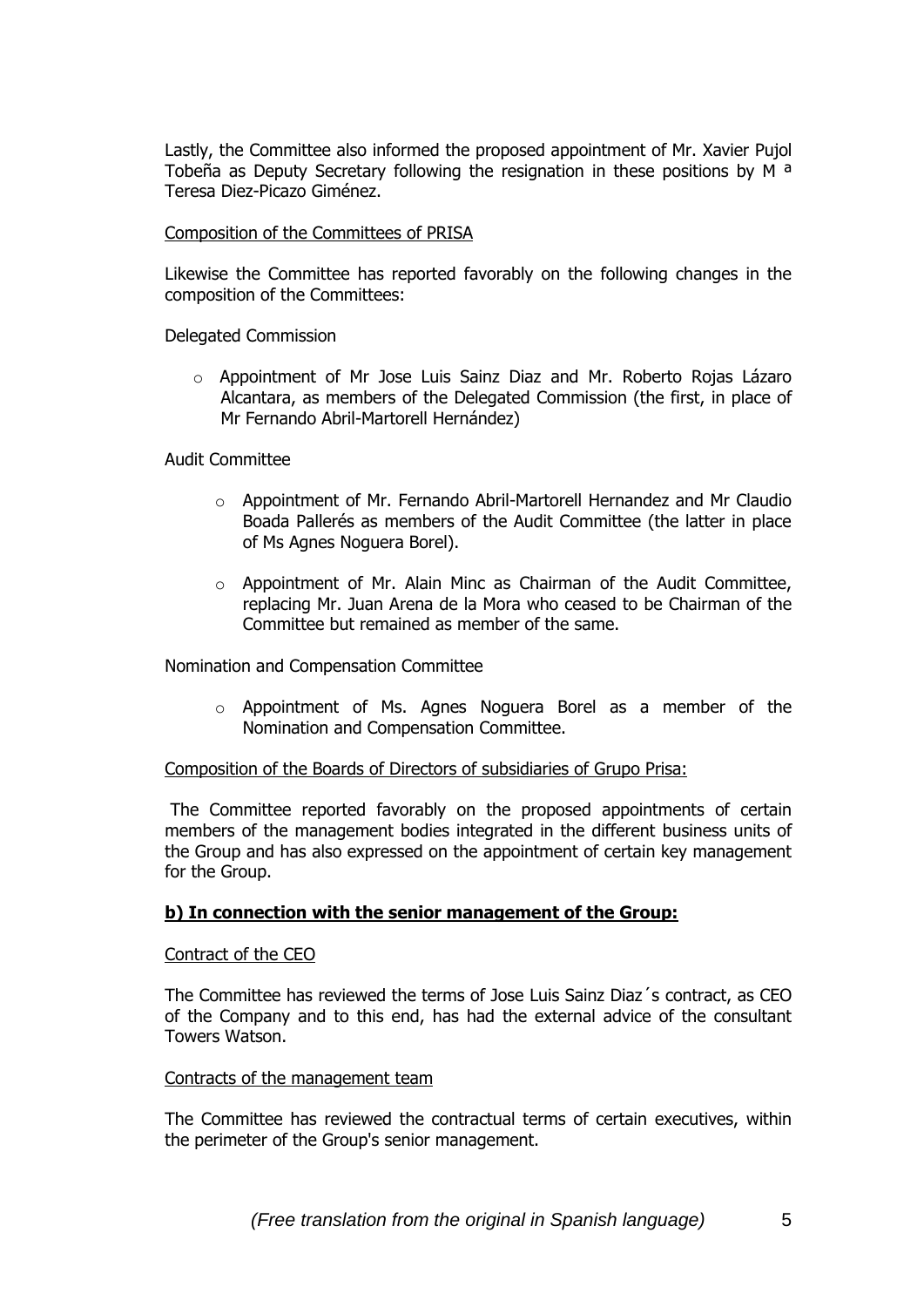# **c) In relation to the compensation policy**

## Report on the Compensation Policy

 $\circ$  2014

The Committee proposed the Report on the Annual Compensation Policy of the Board of Directors and Management Team for 2014, containing information on the implementation of the remuneration policy in 2013, which was submitted for advisory approval at the Annual Shareholders Meeting held on April 28, 2014, as a separate item of the agenda. This report was prepared using the new model approved by the Circular 4/2013 of the CNMV.

Also for the 2013 Annual Report on Corporate Governance, the Committee approved the section that includes the full amount of the remuneration of Directors and senior management.

 $\circ$  2015

The Committee will present to the Board of Directors the report on the compensation policy of the board and management team for 2015, with information on the implementation of the remuneration policy in 2014.

### Legal aspects on remuneration

The Committee has examined the new provisions on compensation matters provided by Act 31/2014, which amends the Capital Companies Act for the improvement of corporate governance.

## Other initiatives relating to remuneration:

The Committee has worked on the following initiatives as part of the remuneration policy of the company, which were submitted to the General Meeting of Shareholders held in April 2014, being approved:

- o Authorization for delivery of shares of the Company to directors of the Company and a specific group of Executives of the Prisa Group, as part of the remuneration policy of the company, and for a term of five years following adoption of this resolution (April 2014).
- $\circ$  Long-term incentives plan 2014-2015 in order to align the interests of the executive team of the Prisa Group with those of its shareholders, by virtue of which the Company may hand over, to a specific group of Company executive directors and key managers in the Group, a certain number of ordinary Company shares and a certain amount in cash, depending on their level of responsibility and contribution to the Group's results, as variable remuneration linked to the achievement of long-term objectives.

The Committee then approved the Regulation of this Plan and the list of beneficiaries.